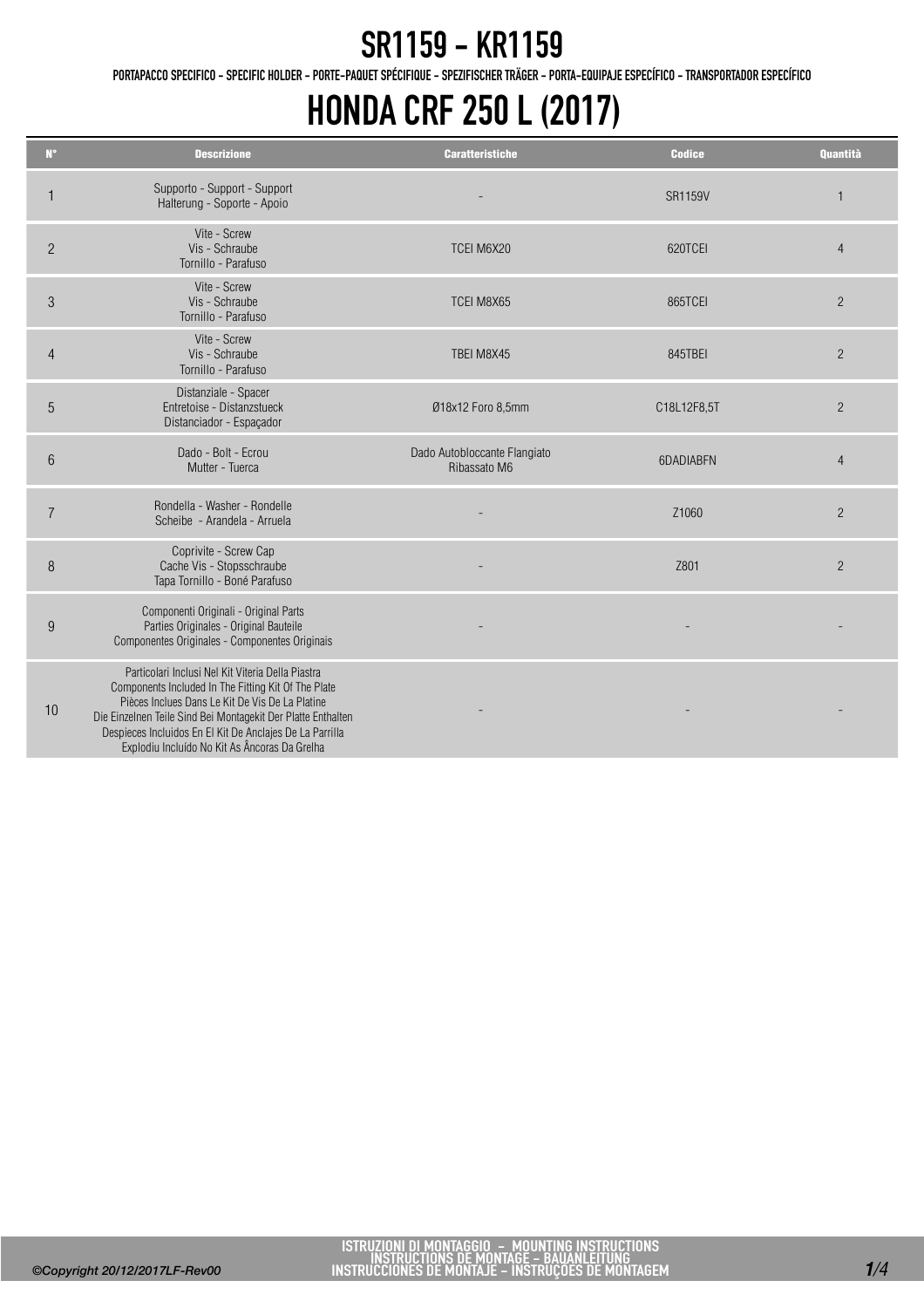PORTAPACCO SPECIFICO - SPECIFIC HOLDER - PORTE-PAQUET SPÉCIFIQUE - SPEZIFISCHER TRÄGER - PORTA-EQUIPAJE ESPECÍFICO - TRANSPORTADOR ESPECÍFICO

# HONDA CRF 250 L (2017)



ATTENZIONE: PESO MASSIMO SOPPORTABILE 6Kg. WARNING: MAX. LOADING 6Kg.(13lbs) ATTENTION: CHARGE MAXIMALE 6Kg. ACHTUNG: MAXIMALE BELASTUNG 6Kg. ¡ATENCIÓN!: CARGA MÁXIMA AUTORIZADA 6Kg.



ISTRUZIONI DI MONTAGGIO - MOUNTING INSTRUCTIONS INSTRUCTIONS DE MONTAGE - BAUANLEITUNG INSTRUCCIONES DE MONTAJE - INSTRUÇÕES DE MONTAGEM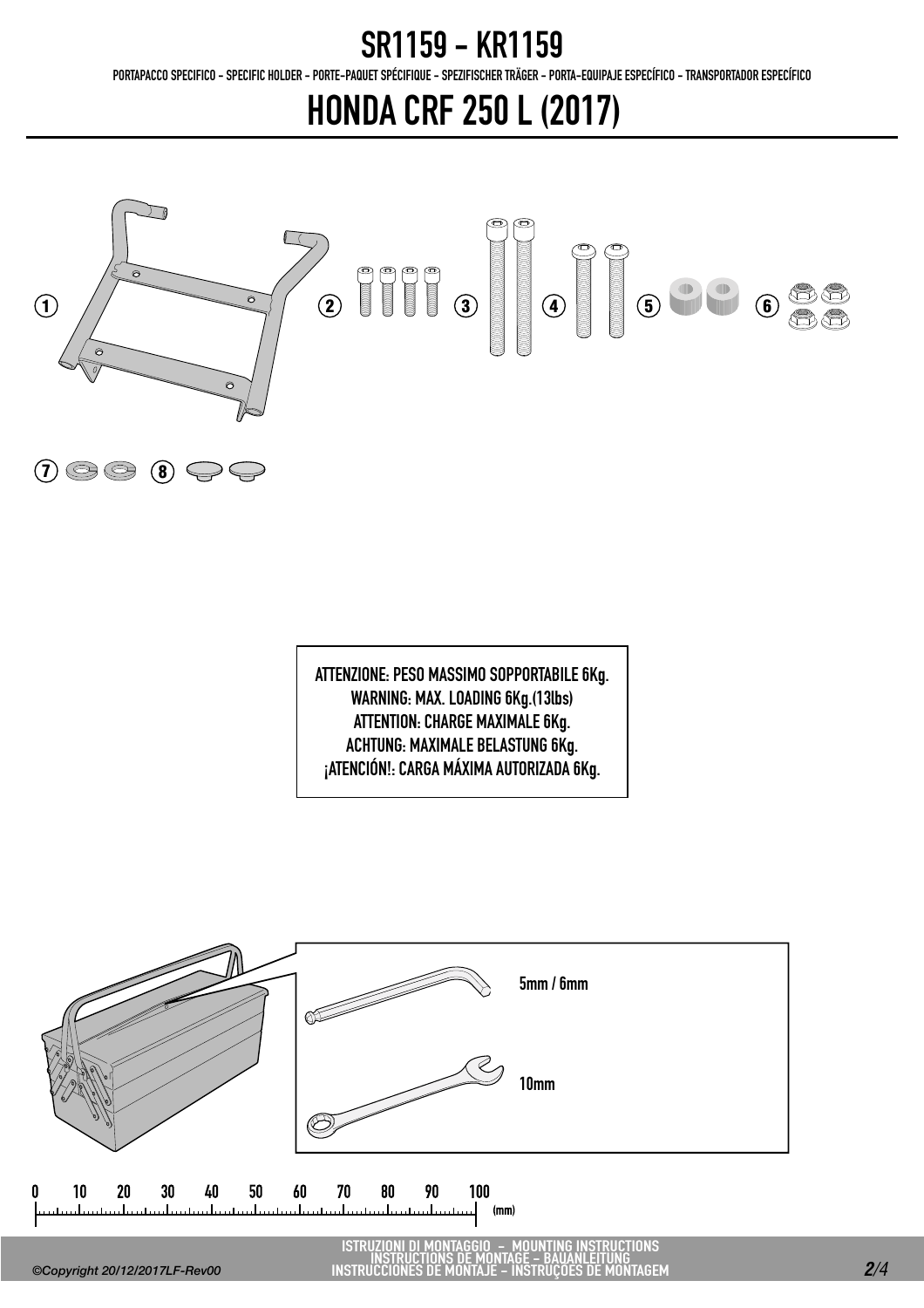PORTAPACCO SPECIFICO - SPECIFIC HOLDER - PORTE-PAQUET SPÉCIFIQUE - SPEZIFISCHER TRÄGER - PORTA-EQUIPAJE ESPECÍFICO - TRANSPORTADOR ESPECÍFICO

## HONDA CRF 250 L (2017)